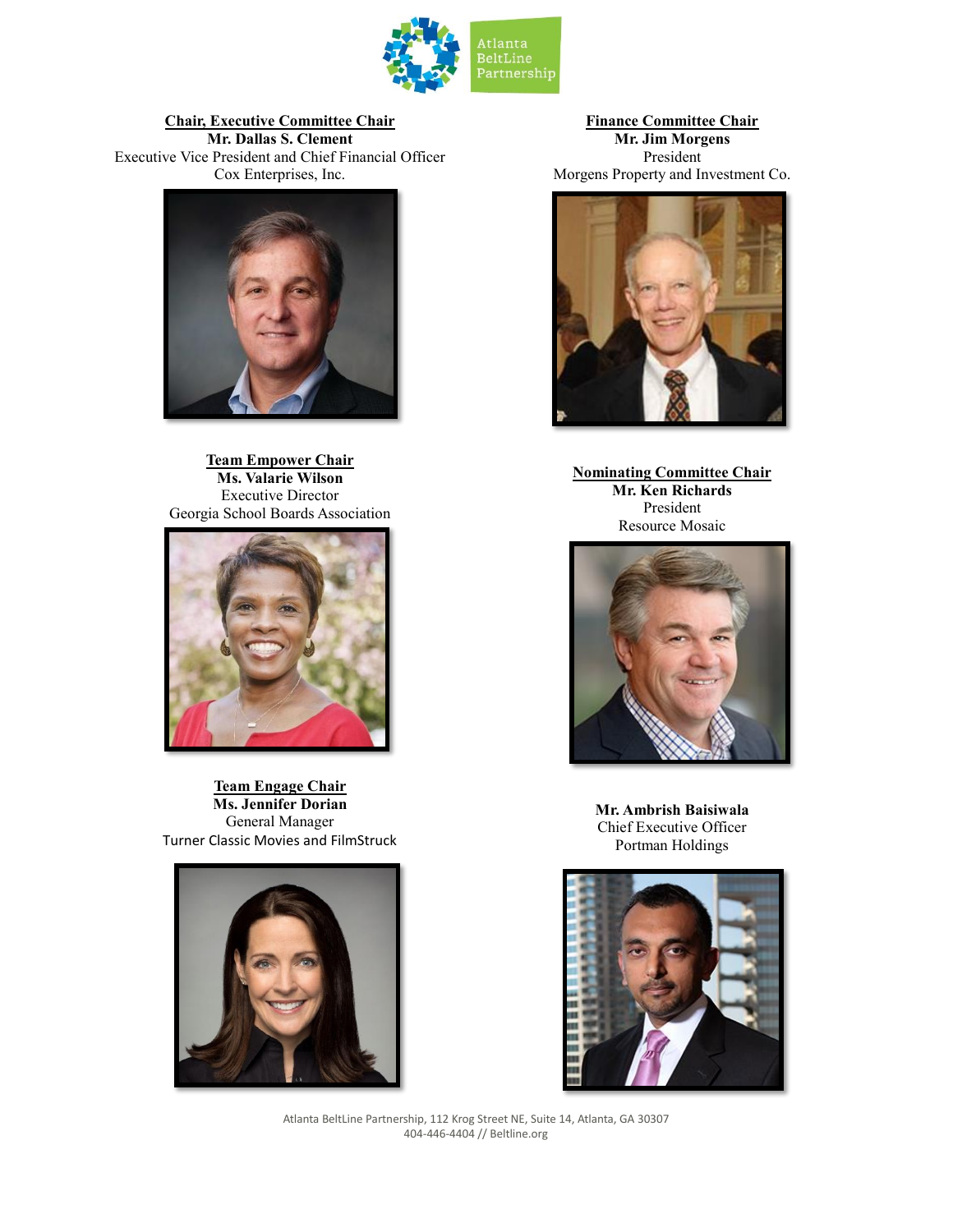**Mr. Scott Bohrer** Vice President, Finance The Home Depot



**Mr. Matt Bronfman** Principal, Chief Executive Officer Jamestown



**Ms. Althea Broughton** Partner Arnall Golden Gregory LLP



**Scott Burton** President Whitaker-Taylor



**Mr. Pedro Cherry** Senior Vice President, Metro Atlanta Region Georgia Power Company



**Mr. Rajib Choudhury** President No Limit Ventures

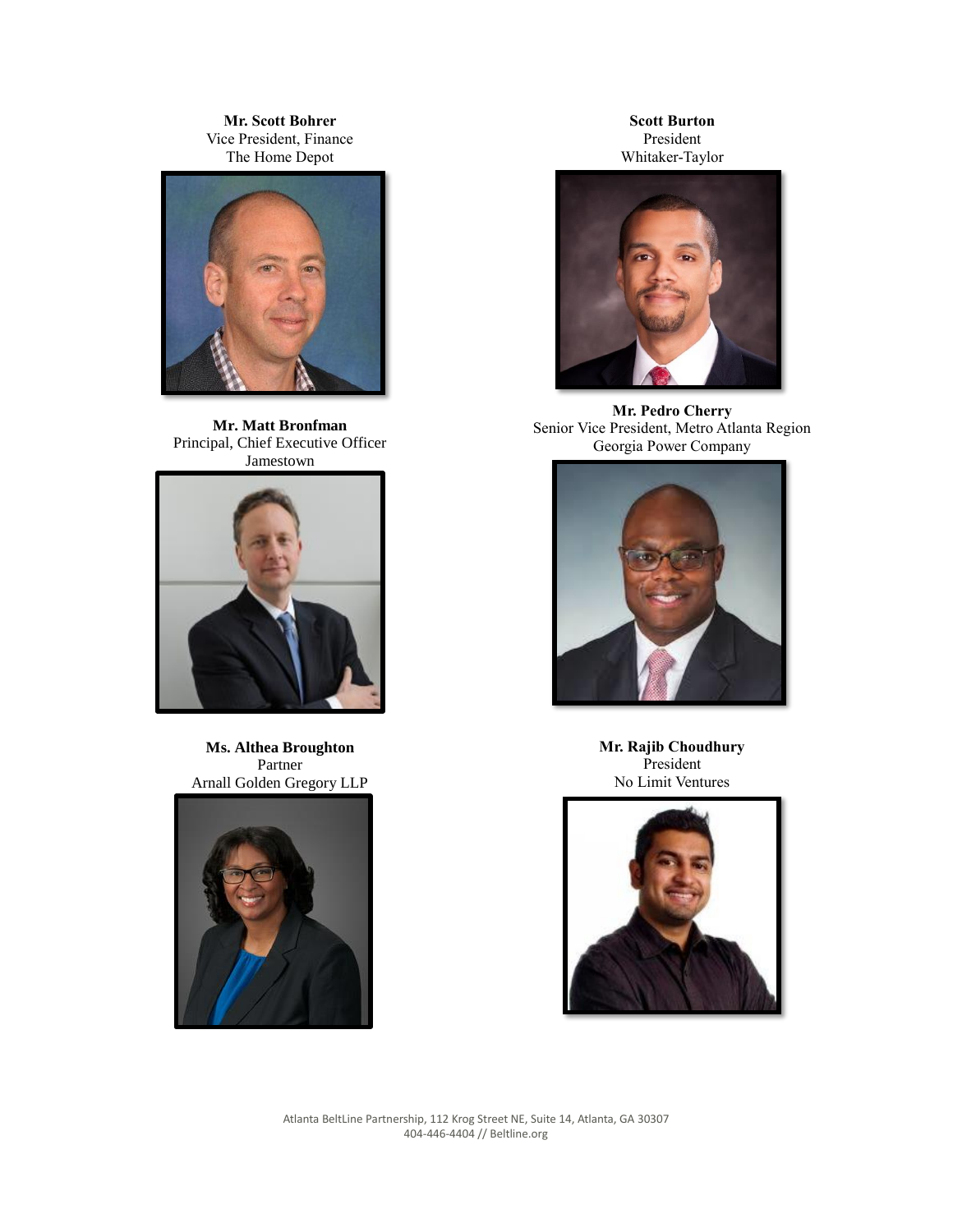**Mr. Curley Dossman** President Georgia-Pacific Foundation



**Ms. Michelle Fisher** Chief Strategy & Performance Improvement Officer Piedmont Healthcare



**Mr. Gerardo E. Gonzalez** Executive Director Georgia Association of Latino Elected Officials



**Mr. Harvey Hill** Retired Senior Attorney Alston and Bird, LLP



**Ms. Katie Kirkpatrick** Chief Policy Officer Metro Atlanta Chamber



**Ms. Rebecca Lynn-Crockford** Senior Vice President – Total Rewards Consultant SunTrust Banks, Inc.

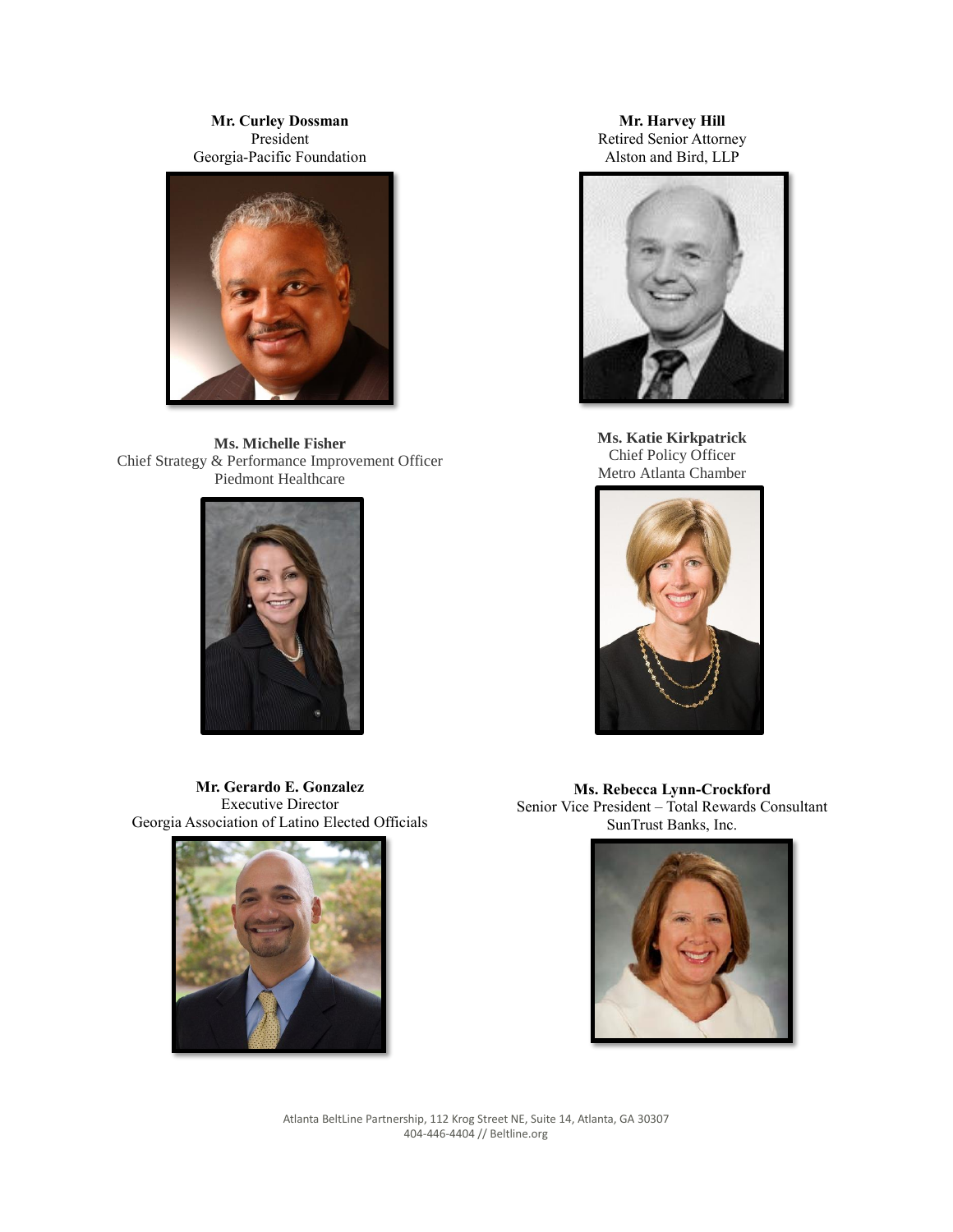**Mr. Ira L. Moreland** Managing Director ICV Partners



**Ms. Melissa Proctor** Chief Marketing Officer Atlanta Hawks



**Mr. Jonathan Robinson** Senior Financial Associate Oppenheimer & Co



## **Mr. Michael B. Russell** CEO, H.J. Russell & Company



*\*Term begins 2018*

**Ms. Julie C. Seitz** Director, Workplace 2020 The Coca-Cola Company



**Mr. R. Charles Shufeldt** Senior Advisor and Head of Corporate Advisory Brown Brothers Harriman & Co.